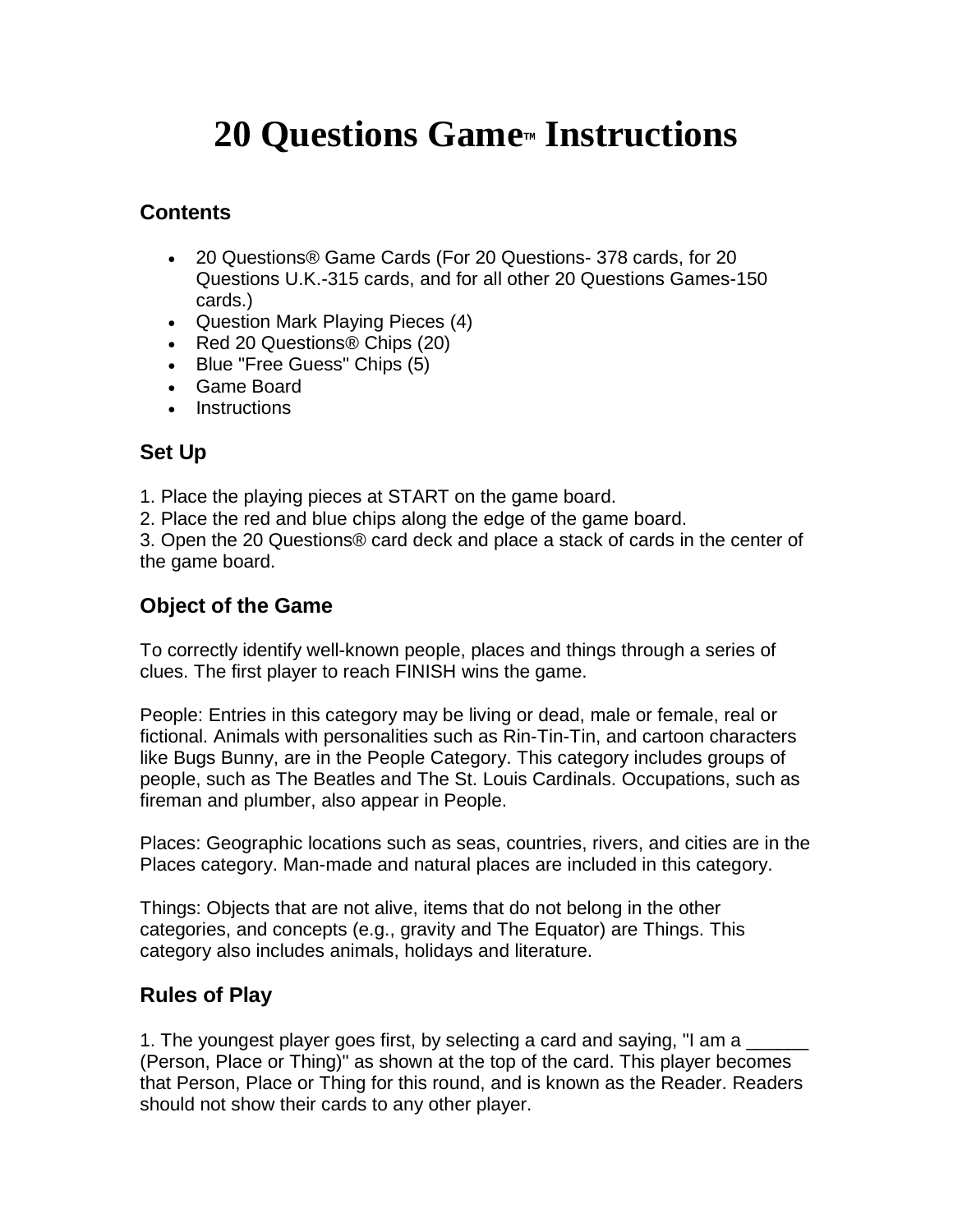2. Each card has clues numbered 1 through 20-there is one Person, Place or Thing on each card.

3. The player on the Reader's left announces a number between 1 and 20, then covers that number on the board with a red chip.

4. The Reader reads the clue with the same number that the player on the Reader's left chose.

5. After listening to the clue, the player has 10 seconds to guess the Reader's identity. Players may only guess on their own turn and must choose a clue before guessing. If the player guesses correctly, the player and the Reader determine their score (see Scoring, below), and move their playing pieces. The player on the Reader's right becomes the new Reader. If the player guesses incorrectly, play continues in a clockwise direction-the next player on the left chooses a number, covers it on the board with a red chip, listens to a clue, and guesses. Continue until a player correctly guesses the Reader's identity. There is no penalty for incorrect guesses.

6. At any time, players may request that the Reader read all the clues already chosen.

# **Scoring**

Each 20 Questions® card has a value of 20 points. All 20 points are divided between the Reader and the player who correctly guesses the Reader's identity. The Reader receives 1 point (moves ahead one space) for every number that is covered with a red chip. The Guesser receives 1 point for each unused red chip.

EXAMPLE: If the Guesser correctly guesses the Reader's identity on the 3rd clue, the Guesser moves ahead 17 spaces, and the Reader moves ahead 3 spaces.

EXAMPLE: If the Guesser correctly guesses the Reader's identity after 16 clues, the Guesser moves ahead 4 spaces. The Reader moves ahead 16 spaces.

## **Special Clues**

1. When the Reader reads "Take a One Free Guess Chip," the player guesses immediately, then takes a blue chip. Players with Free Guess chips play them before the start of another player's turn, then guess before the Reader reads another clue. Free Guessers who guess correctly move in the same way that other correct guessers move. Players who use a Free Guess chip before their own turn still play their upcoming turn. More than one Free Guess chip may be played on a turn. After playing a Free Guess chip, players return it to the board. 2. "Lose your turn" means that play passes immediately to the next player-the current player may not guess.

3. Players move their pieces after hearing "Go ahead" and "Go back" clues, then guess. No player may be moved back from Start.

## **Bonus Round**